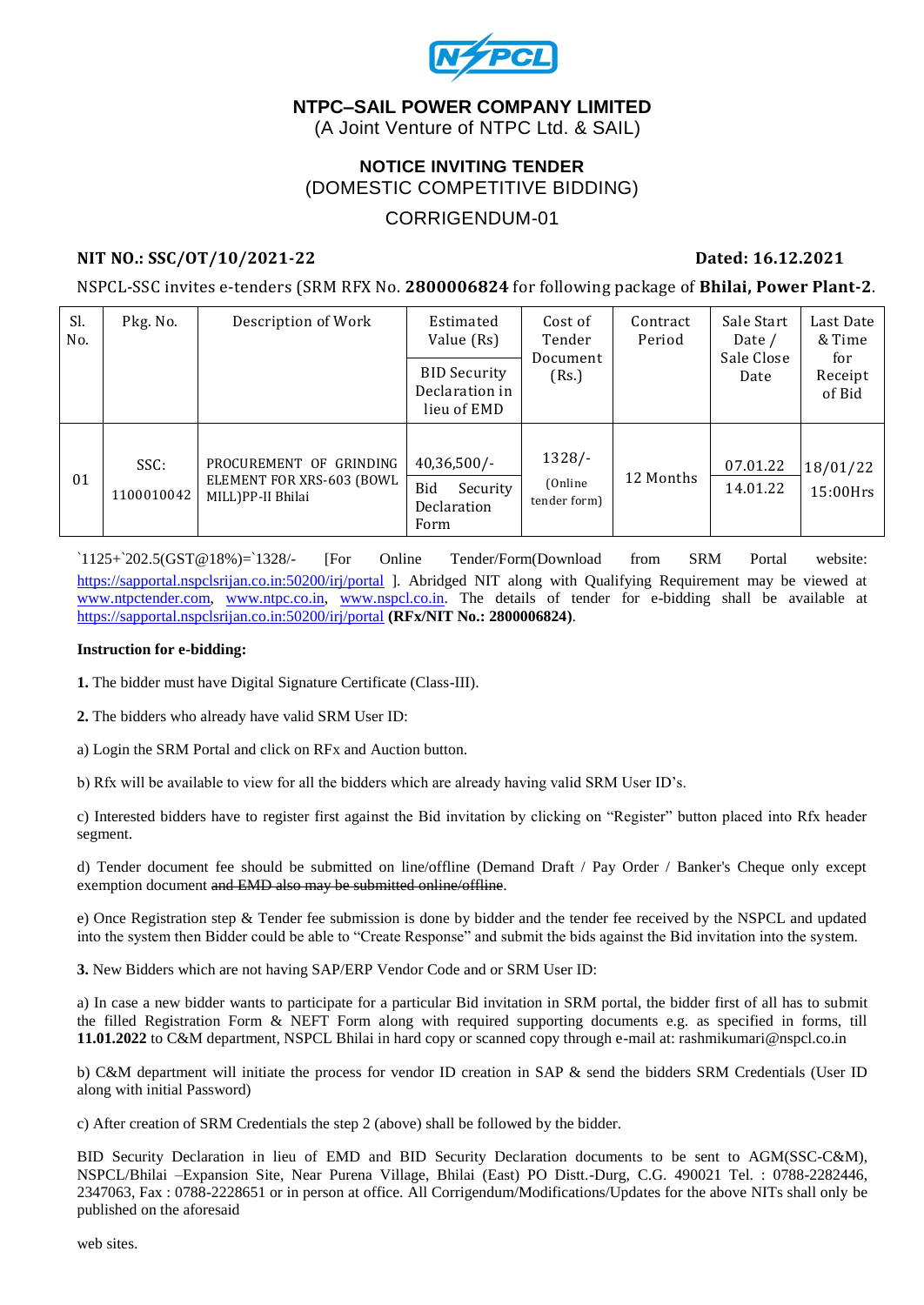Online Tender fee and EMD submission Procedure are attached here with "SRM Online TFE & EMD Payment Manual". May please click on link: - [https://www.nspcl.co.in/pages/nspcl-srm-portal.](https://www.nspcl.co.in/pages/nspcl-srm-portal)

## **QUALIFYING REQUIREMENT**

#### **Package Name: Procurement of Grinding Elements for Bowl Mill for NSPCL Bhilai PP-II**

#### **The Bidder who wishes to participate in the bidding shall meet the Qualifying Requirements stipulated hereunder**:

### 1. **Technical Requirements**:

1.1 The bidder should be a manufacturer of Grinding rolls/Bull ring segments for Bowl Mill Type XRS/XRP/HP of capacity 16.7 T/hr or above.

1.2 The bidder should have executed similar order(s) successfully during last 07 years as on the date of Technical bid opening having minimum PO values in any of the following manner:

a) One (1) order of value not less than Rs. 42.34 lakhs (inclusive of taxes)

OR

b) Two (2) orders of value not less than Rs. 26.46 lakhs each (inclusive of taxes) OR

c) Three (3) orders of value not less than Rs. 21.17 lakhs each (inclusive of taxes)

## 2. **Financial Requirement**:

2.1 The Average Annual Turnover of the Bidder should not be less than Rs. 52.92 Lakhs (Rupees Fifty Two Lakhs Ninety Two Thousand only) during the preceding three (03) financial years as on the date of Technical bid opening.

#### **Note:**

I. The phrase "Similar Order" Means- `Supply of Grinding rolls/Bull ring segments for Bowl Mill Type XRS/XRP/HP of capacity 16.7 T/hr or above' to any organization and the supplied Grinding rolls/ Bull ring segments have successfully completed minimum 6000 running hours.

II. Values as per clause 2.1 shall be considered inclusive of taxes &duties

III. Other income shall not be considered for arriving at annual turnover.

IV. In case where audited results for the last financial year as on the date of Technical bid opening are not available, the financial results certified by a practicing Chartered Accountant shall be considered acceptable. In case, Bidder is not able to submit the Certificate from practicing Chartered Accountant certifying its financial parameters, the audited results of three consecutive financial years proceeding the last financial year shall be considered for evaluating the financial parameters. Further, a Certificate would be required from the CEO/CFO/Proprietor/Partners as per the format enclosed in the bidding documents stating that the financial results of the Company are under audit as on the date of Technical bid opening and the Certificate from the practicing Chartered Accountant certifying the financial parameters is not available.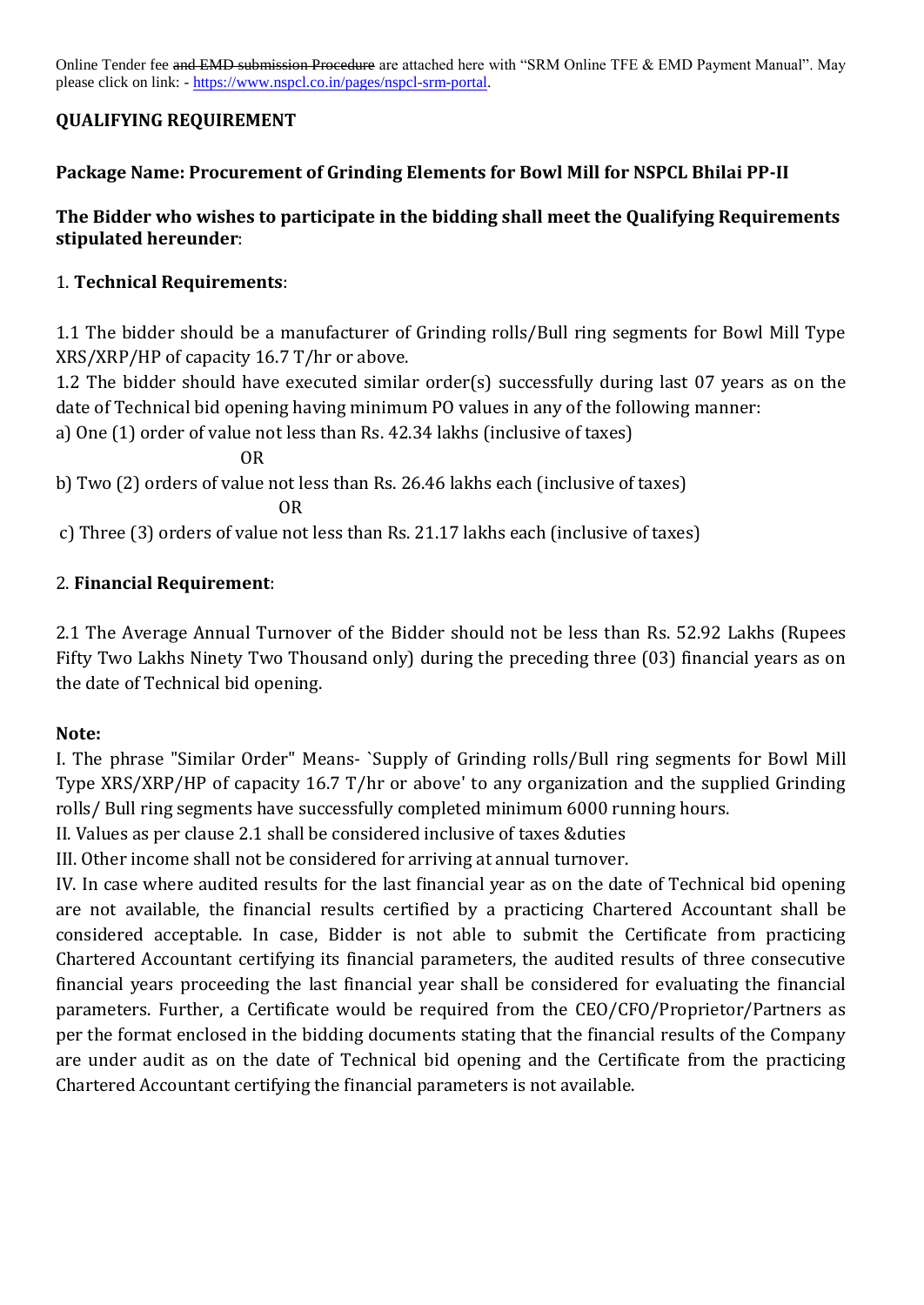# **NIT Conditions**

- 1. Bid documents will be issued to all the parties on their request (cost of tender document to be made by **a crossed demand draft / pay order / banker's cheque in favour of NTPC SAIL POWER COMPANY LIMITED payable at Bhilai**) for issue of bid documents without prima-facie examination of their qualification status. However, issue of bid documents shall not mean that bidders are considered qualified. Tender document fee will not be refunded. Request for tender documents received after the last date as mentioned above due to delays postal/courier services shall not be entertained.
- 2. NSPCL reserves the right to reject any or all bids or cancel / withdraw the Invitation for bids without assigning any reason whatsoever and in such case no bidder / intending bidder shall have any claim arising out of such action.
- 3. Issuance of Bidding Documents to any bidder shall not construe that bidder is considered qualified.
- 4. Agencies are advised to visit the site to familiarize themselves with the nature of work and the site conditions.
- 5. Small-scale industries registered with NSIC/MSME/Udyam shall be exempted for payment Micro and Small Enterprises (MSEs) registered with District Industries Centres or Khadi and Village Industries Commission or Khadi and Village Industries Board or Coir Board or National Small Industries Corporation or Directorate of Handicrafts and Handloom/Udyam registered or any other body specified by Ministry of Micro, Small and Medium Enterprises as per MSMED Act 2006,for goods produced and services rendered, shall be issued the bidding documents free of cost and shall be exempted from payment of Tender Fee.

*(Subject to submission of copy of registration giving details, such as validity, monetary limit, etc.).*

- 6. NSPCL shall allow purchase preference, as indicated in the bidding documents, to bids from local suppliers as defined in the bidding documents. The bidders may apprise themselves of the relevant provisions of bidding documents in this regard before submission of their bids.
- 7. Notwithstanding anything stated above, the Employer reserves the right to undertake a physical assessment of the capacity and capabilities including financial capacity and capability of the Bidder / his Collaborator(s) /Associate(s) / Subsidiary(ies) / Group Company(ies) to perform the Contract, should the circumstances warrant such assessment in the overall interest of the Employer.

The physical assessment shall include but not be limited to the assessment of the office/facilities/banker's/reference works by the Employer. A negative determination of such assessment of capacity and capabilities may result in the rejection of the Bid.

The above right to undertake the physical assessment shall be applicable for the qualifying requirements stipulated above.

8. If the last date of receiving application and date of bid opening coincide with a holiday, the date will be shifted to the next working day.

Other terms and conditions will be intimated in tender documents.

#### *Address for communication***:**

**AGM** (SSC-C&M)